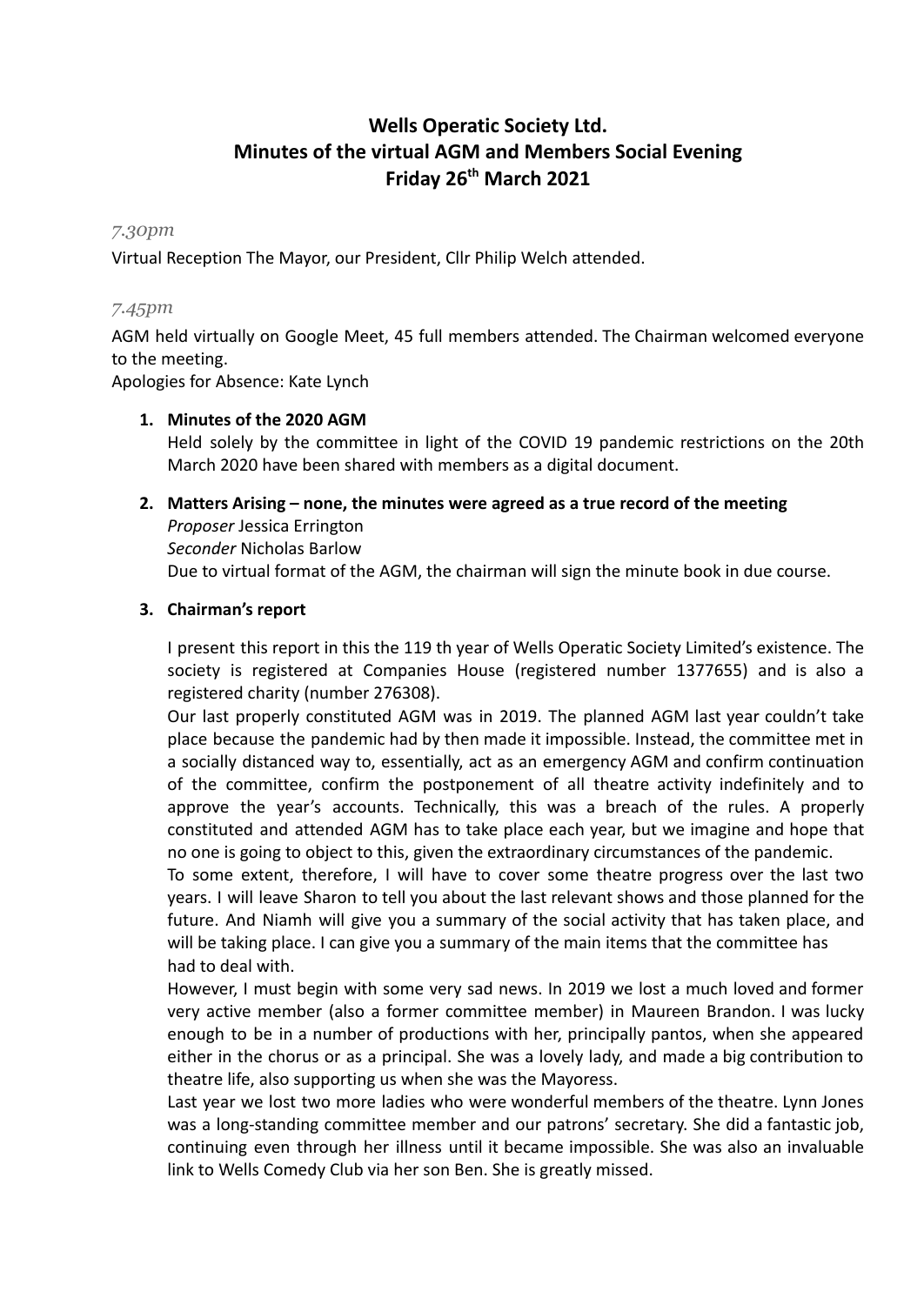And we also lost Anne Beechey. Anne appeared on the stage so often, in plays and musicals. She had a beautiful voice, and an extremely warm and supportive manner. She is such a big loss to the theatre.

And at the end of last year, Alfie Fricker passed away. A stalwart of the backstage crew, and a huge part of the team that oversaw the transition from the Regal Cinema to the Little Theatre, Alfie had a joke for every occasion. A lively and very funny man.

Finally, and so sadly this year, only two weeks ago, we lost Sharon Upham. Sharon had almost a thirty year history with us, taking principal parts, as well as chorus work, especially dancing, which she loved. She was a lovely, bright and cheerful member of pantos, musicals, reviews and plays. And she will be greatly missed.

Since the last AGM there have been no productions, and therefore business and activity have been very limited. However, we have taken the opportunity that this has presented to improve some of the facilities in the theatre building. As you know, in 2018 we secured planning permission to put a new publicity LED lit sign above the front entrance of the theatre, on the porch roof, and secondly to uplight the existing sign by the large tree at the front. We obtained an estimate for the work from a local firm (many were canvassed but few were interested). However, the estimate for the overhead door sign (with programmable colour) was prohibitive

On the other hand, we did receive a good estimate from Neil Bishop to lay the supply for uplighting the billboard sign by the tree ( to be dug as a trench across the car park, from the workshop) and this work has now been carried out. We have been able to give the rehearsal room a thorough makeover. It has been repainted, the floor covering has been replaced, and dimmable LED lighting installed in place of the old strip lighting. The windows were repaired where necessary, and new curtains are being supplied and fitted. The colour scheme has been taken out into the hallway just outside the rehearsal room.

The auditorium has also been repainted and looks much brighter and cleaner. The front of house strip lighting there has also been replaced with dimmable LED lights, although the standard of dimming is not brilliant, and may require further work. The final touches are now being put to the auditorium painting by Aidan Mackay.

All of that work has been, as you can imagine, very expensive.

Pauline will be able to explain how we have been able to afford this in her report.

My personal thanks go to everyone who has served on the committee this year. Pauline, Ken, Lynn, Graham, Mike, Joe, Sharon, Niamh, Emma and Adam. Committee meetings have been very enjoyable and positive, and business has been shared out between us very fairly and very fruitfully. We get a lot of ongoing matters in our agendas, but sooner or later they are ticked off as completed.

Everyone makes their contribution, but I just want to bring your attention to 2 of the committee members who have stepped up to the plate in rather a big way. Niamh has been our meetings secretary for the last two years, taking over from Gerald, and has done a

brilliant job. Sharon has taken over the other aspect of Gerald's past role, namely all the bookings and hirings of the theatre to outside groups, and has demonstrated a wonderful sense of tact discretion and fairness, balanced by great organisation and communication.

Generally speaking, and this is my personal observation only, it seems that we are now benefiting from a good influx of young enthusiastic and talented members. On the other hand, it may be that it is my increasing age that is causing me to see things that way

– I have to admit that even Graham Brown is looking good now that he has turned 40.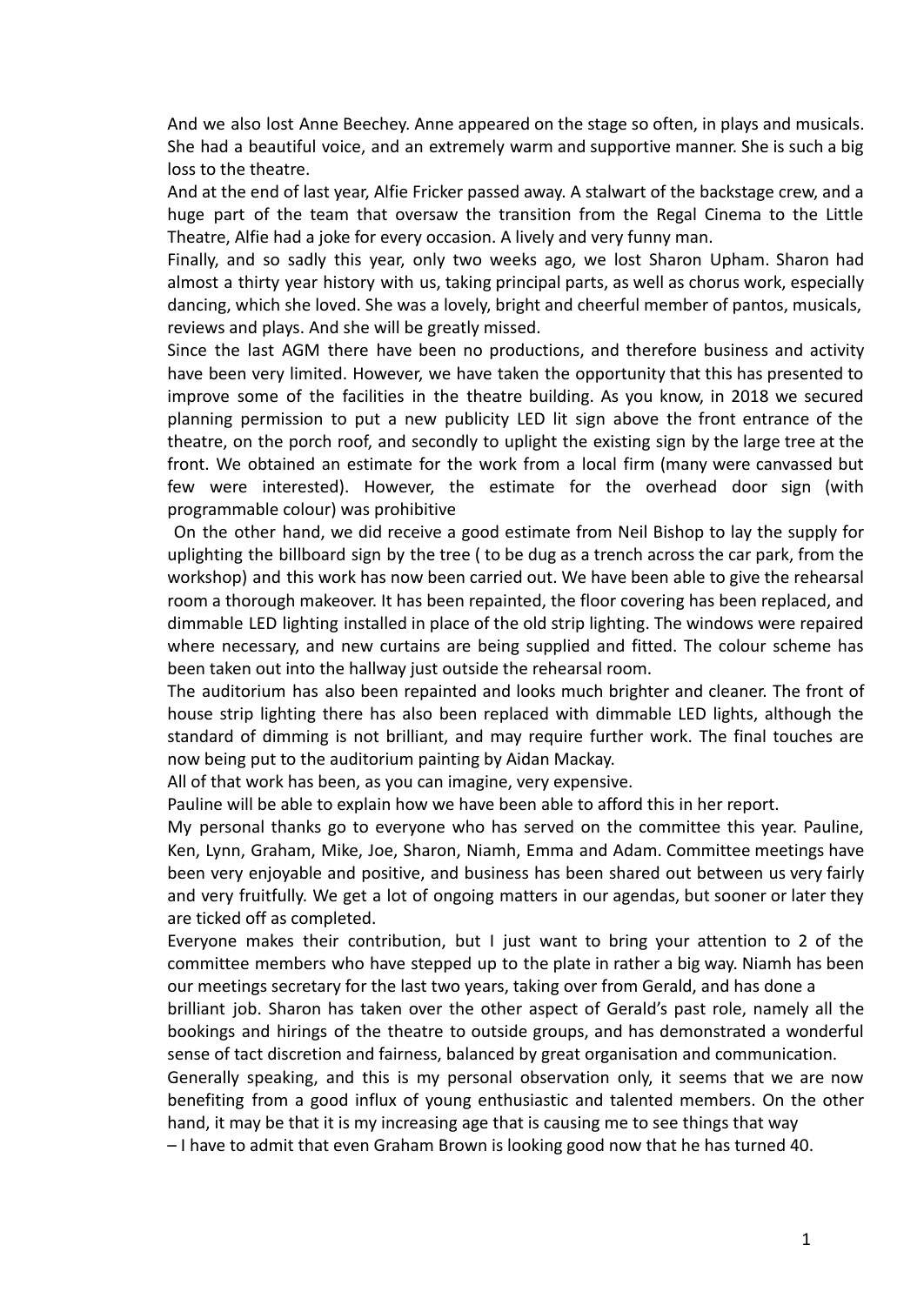There are plenty of other youngsters who have put in a good shift for our benefit. They include the famous Nick 'the web' Barlow, Vicki 'props' Orman, and Norman 'the box' Cowell as well as Angelo you spelt-a- my name-a- wrong again-a Gianetti. Even in this last year he has regularly visited the theatre to check that nothing is going wrong, and to put it right when it does. But two people deserve special thanks. Doreen Grant has for many years been our Child Protection Officer, a position which she in fact helped to promote and create when it became a legal requirement. She developed our Child Protection Policy and set up the system for chaperones during shows, when required. She is now retiring from that role, and I would like to place on record our immense gratitude to her for having undertaken this position so efficiently for so long. And Norman the Box Cowell is also having to retire from his position as Box Office Manager. He has, in the performance of this task, charmed customers and members alike, barked at people for being noisy in the foyer, acted as the Customer Service Department, and kept producers and directors on their toes who

might otherwise have forgotten deadlines. In short he has been invaluable to us, and his is an act which will be very difficult to follow. Thank you indeed, Norman. And so we have come to a bit of a crossroads when it comes to some crucial positions within

the society. As you have heard we now need a patrons secretary, and a box office manager and ever since Peter Beechey retired the role of Theatre Manager has been divided up

between members of the committee, and it would be great to have one person, or maybe two, in charge of theatre management – heating, fire safety, cleaning, utilities, insurance and general building maintenance. In the next few days, we will send out to all members a full list of the duties of patrons secretary, box office manager and theatre manager with a plea for people to come forward and offer to help in some way with the work involved. Any member of the committee will be able to help expand on any part of the job duty descriptions. Please remember that the Society cannot function without people volunteering to take up some aspect of the administration of the theatre, and it can't just be left to a few people to sort this out. That just isn't fair. It has to be a team effort and everyone should expect to have to put a little bit back into the Society in order to take out what they do (i.e. enjoying what we have to offer as a theatre group). This also goes for volunteering for other jobs, such as helping on the bar, helping with front of house, assisting on box office from time to time and so on.

I am retiring from the chairmanship, and indeed from committee, today, and someone new will take that role. It will be for you to elect my successor, and I wish him or her every success. Post pandemic,we will face new challenges, but I am sure the spirit of the theatre

will remain the same – one of great warmth and friendship, a community of all ages and ability, passionate about drama and music, staging and presentation, keen to entertain and to welcome and give members opportunities to highlight talent and enthusiasm. This is a wonderful community asset powered by wonderful people, and I hope it will continue to flourish. I feel very positive that it will.

That concludes my report for 2021.

#### **NODA awards**

Liz Carey, Jo Hartley Scammell, Angelo Giannetti 10 years Graham Brown and Kate Lynch 15 years Emma James 20 years.

**Roy Bevan Award** will be announced and presented at the next permitted Dinner Dance.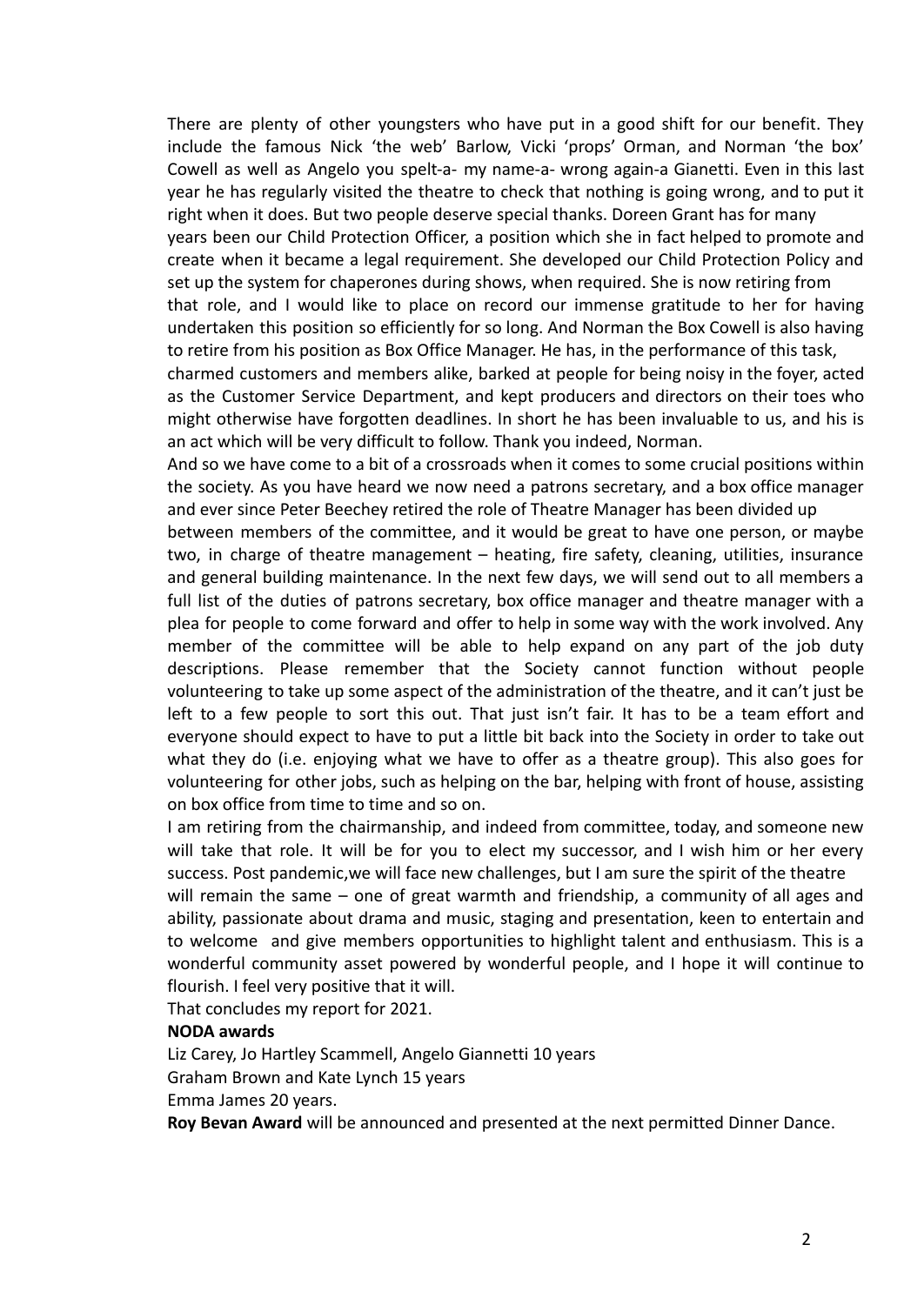# **4. Members' Reports**

- a. Shows of the past year were cancelled due to CV-19. Sharon Edmonds outlined proposals for the year to come;
- b. All 2020 social events were cancelled due to CV-19. Niamh McGrogan reviewed events pre-COVID and outlined possible social events to come.

# **5. Treasurer's Report and Appointment of Accountants**

Every year when I go to see Giles Webb, our Accountant, we look at how much money the Society has in reserve and discuss whether we can afford to use some of our savings to improve the facilities in the theatre. Giles always makes the same stipulation – to make sure we have enough in reserve to carry us through in the unlikely event that we will be unable to put on any shows in the coming year. So when 2020 happened and we were unable to put on any shows we were in a position to continue to cover ongoing costs – heating and lighting, general repairs, insurance, accountants fees etc. There had been some expenditure on the shows that we had planned for the year but, as we intend to still stage these shows when we can, that expenditure will be carried forward and so ultimately will not be a loss to the Society. The tickets sold for Quartet were refunded and we also decided to cancel all membership fees for 12 months. Those of you that had already paid have had their membership extended for one year automatically and for those whose membership expired after lockdown we will be asking for renewals later this year when we are confident that we can reopen. There has been some income from the dance classes which resumed when they were able and there was a small amount of income from the bar but this was offset by having to write off quite a lot of stock that would have been out of date before we reopen.

As a small business which had been forced to close we were eligible for grants from Mendip District Council. The first of these was £10,000 which we received in the autumn and is included in these accounts. Since January we have been granted a further £9660. Because we were confident that we were in a secure financial position, the committee took the decision to spend in the region of £10,000 on much needed renovations to the theatre, the sort of work that was long overdue but very difficult to carry out with the building in constant use.

Overall, our expenditure for the year was £26,131 and our total income was £14,675 giving a net loss of £11,456. We are still in a secure financial position, having current assets of around £80,000.

Full details of the accounts are on the noticeboard in the bar and members are encouraged to read them.

Recommend that Webb & Co remain as our accountants and business advisers. *Proposer* Adam Lanfranchi *Seconder* Catriona Eagle

Commend the accounts to the meeting and propose that they be adopted.

*Proposer* Ken Edmonds *Seconder* Vicky Orman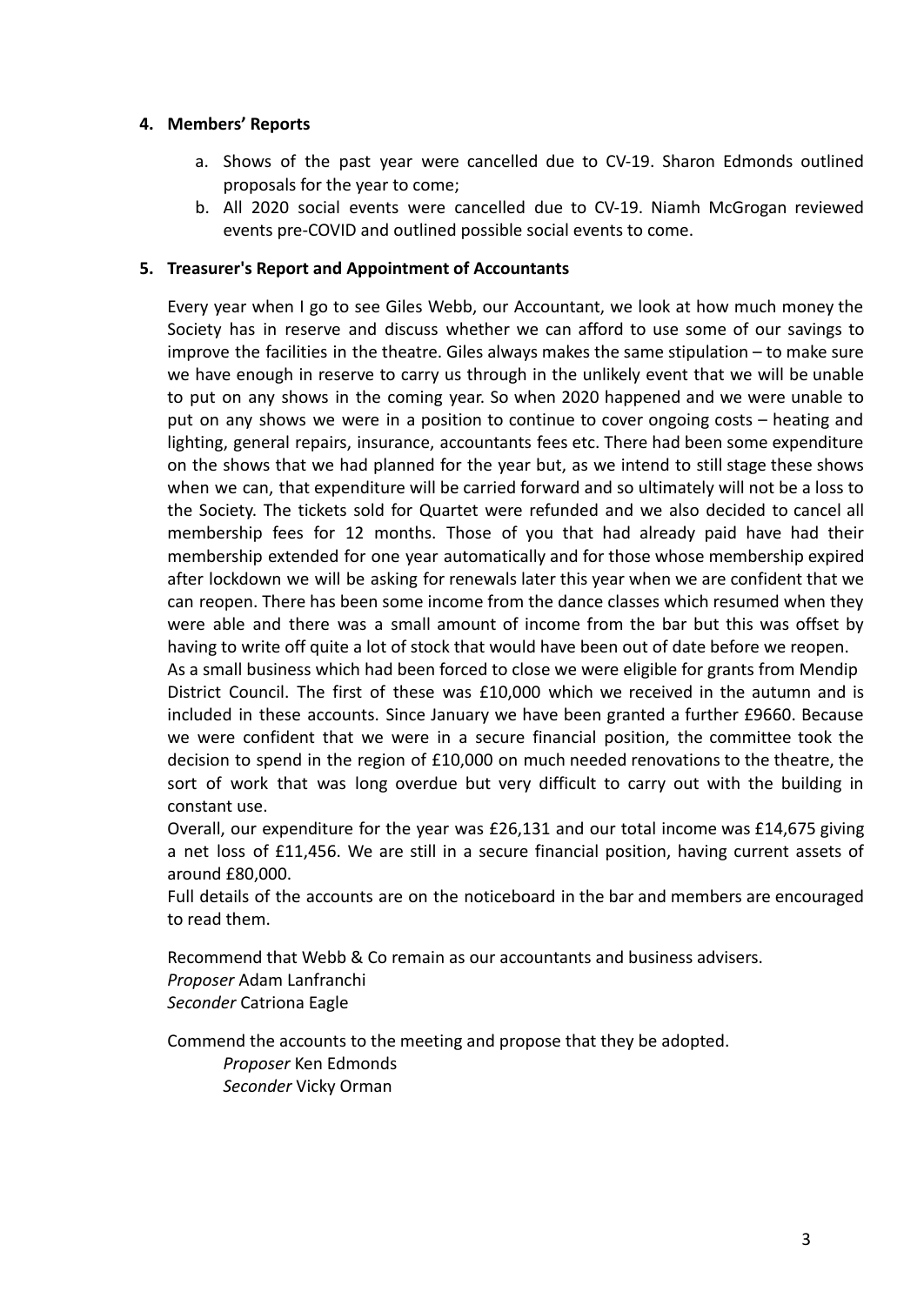# **6. President's address.**

The Mayor, our President, Cllr Philip Welch. He offered thanks for the invitation to join the AGM and shared some personal anecdotes about select members. He shared his hopes for the reopening of the theatre once restrictions lift and that he looked forward to seeing the newly renovated auditorium.

# **7. Election of officers and Committee**

a. There has been one nomination for each of the following posts on the committee:

| Chairman                 | Ken Edmonds           |
|--------------------------|-----------------------|
| Vice-Chairman            | Emma Russell          |
| Treasurer                | <b>Pauline Perrin</b> |
| Secretary                | Niamh McGrogan        |
| <b>Patrons Secretary</b> | Position vacant       |
| <b>Publicity Office</b>  | Adam Lanfranchi       |
| Stage Representative     | Graham Brown          |
| Theatre Administrator    | <b>Sharon Edmonds</b> |

There have been 3 nominations for the positions of Committee members: Jo Scammel, Mike Scammel, Liz Carey.

Members were invited to challenge any of the above appointments.

Agree the committee as presented *Proposer* Vicki Orman *Seconder* Jacki Watts

*8. Date of the next committee meeting*

Monday 19th April 7.30pm, virtually.

*9. Any Other Business*

There have been no other issues raised in writing to the secretary before the meeting. There were two additional questions:

Richard Wright shared on behalf of Philip DeGlanville from the Somerset Fellowship of Drama, that the Phoebe Rees awards need adjudicators. Starting September 2021, this involves adjudicating 3/4 plays each year and writing a review for each. Attendance at the end of year meeting to agree nominations and wins is also expected. Those members interested should contact Richard in the first instance. Richard has been in this role